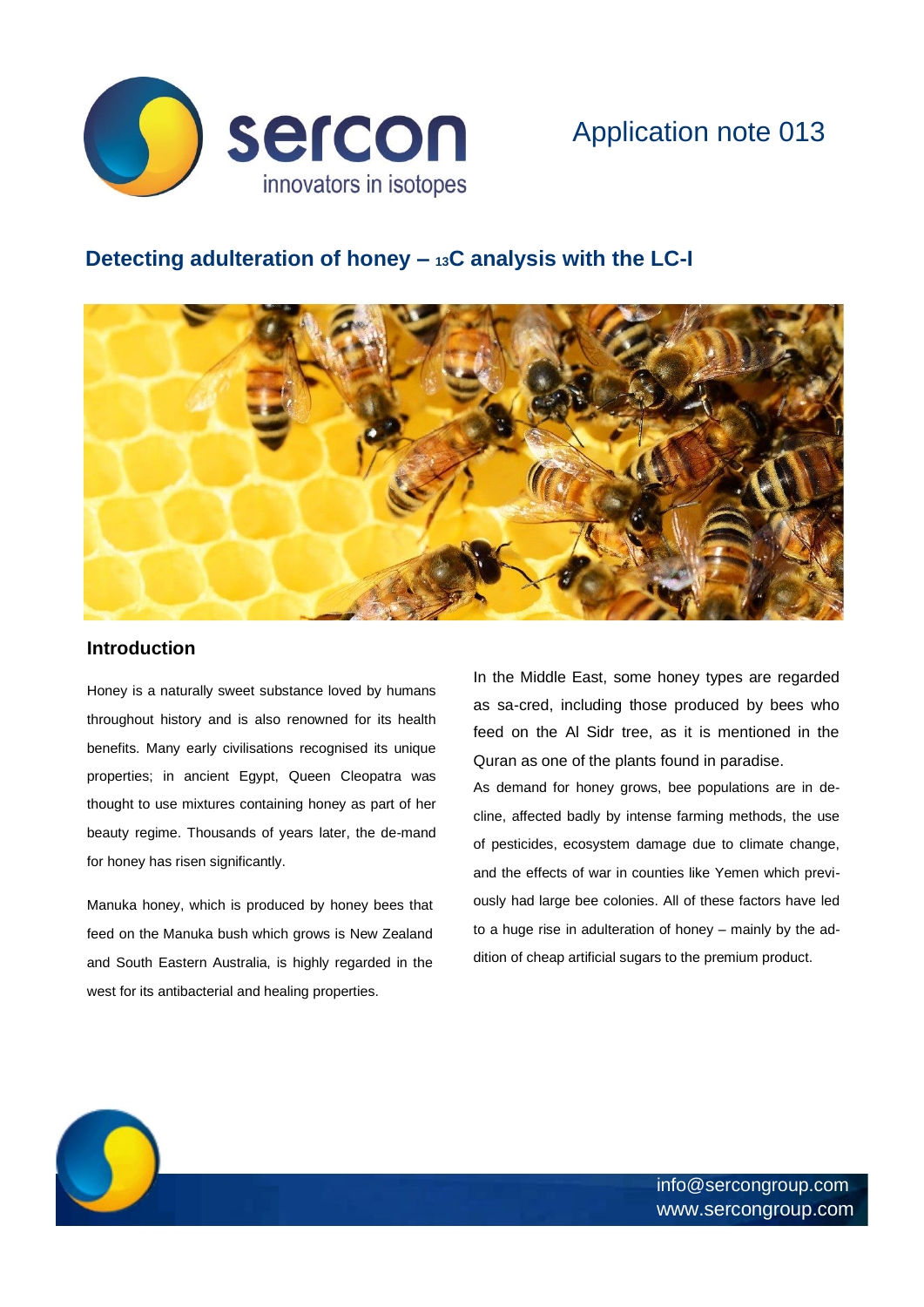Tests have been developed to detect this adulteration and the SCIRA test has been the industry standard for decades. This test involves placing the honey sample in an elemental analyser (EA) to convert the carbon in the sample into  $CO<sub>2</sub>$  and the subsequent analysis of the  $13C$ ratio via isotope ratio mass spectrometry (IRMS). Adulterers of honey have become wise to the technique and have begun to add sugars which have a similar 13C ratio.

#### **Materials and methods**

The Sercon LC-I interface allows any HPLC system to be connected to the 2022 Mass spectrometer. For this study, samples were injected into an UltiMate 3000 HPLC System. The aqueous solvent containing the separated compounds of interest from the HPLC are passed through a conversion furnace where the or-ganic molecules are combusted, with the use of a cat-alyst to  $CO<sub>2</sub>$ .

Interfacing the IRMS with a high performance liquid chromatography system (HPLC) allows the sugars to be separated prior to analysis and the adulteration of honey to be detected even when sugars of an identical 13C ratio have been added. Sercon's LC-I is the in-terface between an HPLC and our high performance 20-22 IRMS. The interface contains a furnace with a catalyst, which combusts the sugars post HPLC separa-tion and transfers the  $CO<sub>2</sub>$ produced to the IRMS after purification.

The resulting mixture of steam and  $CO<sub>2</sub>$  is cooled and the CO2 gas sampled across a membrane, the other side of which is connected to the Sercon 2022 IRMS via a Nafion water scrubber. The peaks of interest were then analysed for the 13C content of each of the com-pounds, via calibration with the Sercon Calisto soft-ware.



info@sercongroup.com www.sercongroup.com